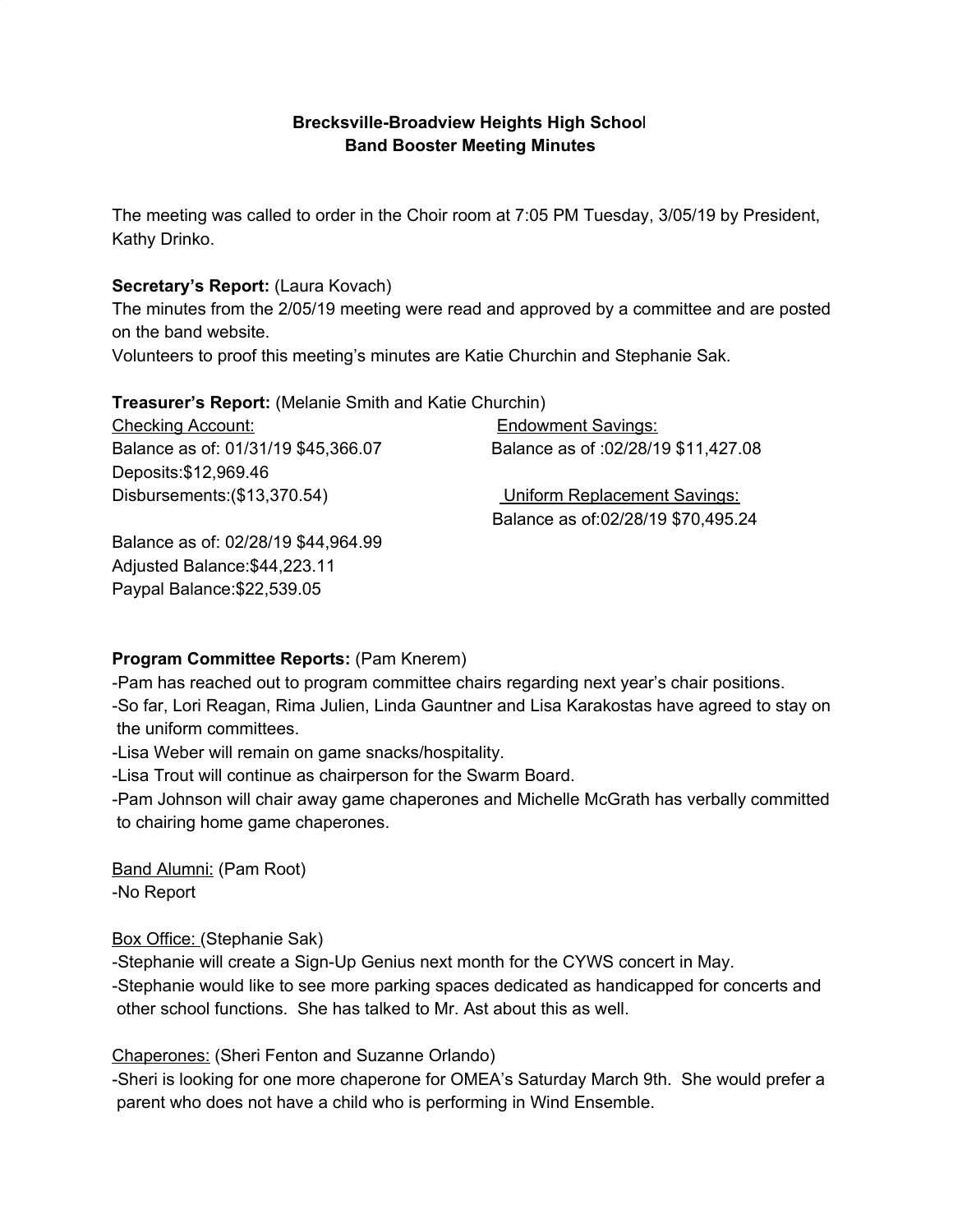Drumline: (Pam Knerem) -No report.

Hospitality/Game Snacks: (Lisa Weber) -Lisa will bring snacks for the Middle School concert reception.

Flagline: (Melissa Brubaker and Elena Kucharski) -No Report.

PSO: (Michele Mihalich)

-There is a Pre-K-5 walk through video available online to view plans for the new school. -Highland and Chippewa schools will be demolished. Plans for the land they occupy will be determined in the future.

-UH donated "Stop the Bleed Kits" to all schools in the district.

-"No Tech" night will be held on March 11th. Teachers will not assign homework on that day.

-The Middle School is holding a fundraiser that will be held everyday in March.

-The High School is continuing the "No Fuss" fundraiser to replace more drinking fountains. To date, three new drinking fountains have been installed.

-Seniors are being urged to apply for local scholarships that are available to them.

-The Cleveland Jazz Orchestra is again offering free tickets to their May 18th concert.

-Michele passed out the 2020-2021 school calendar and also sent around the schematic for the new school building.

Publicity: (Melissa Burdick) -No report.

Senior Night: (Pj Malnar) -No report.

Swarm Board and Decorations: (Lisa Trout) -No Report

Uniforms: (Lori Reagan, Rima Julien, Sheyenne Uhlir and Linda Gauntner)

-Lori ordered 320 new raincoats. The raincoats will be black with a red hood and will have the thinnest lining inside. So that the coats will not be outdated, they will not feature a logo. Kim Traum helped with the hood design which will read, "BBHHS Marching Bees".

-The new coats may be delivered as early as this May or June.

-Lori will order sample sizes of summer uniforms.

-All Marching Band uniforms have been dry cleaned.

-Lori will bring the extra band t-shirts she has to the the Middle School band concert and will give them out to any Middle School parent or student who asks a question about the high school band program. She will also bring a marching band uniform to display in the hopes of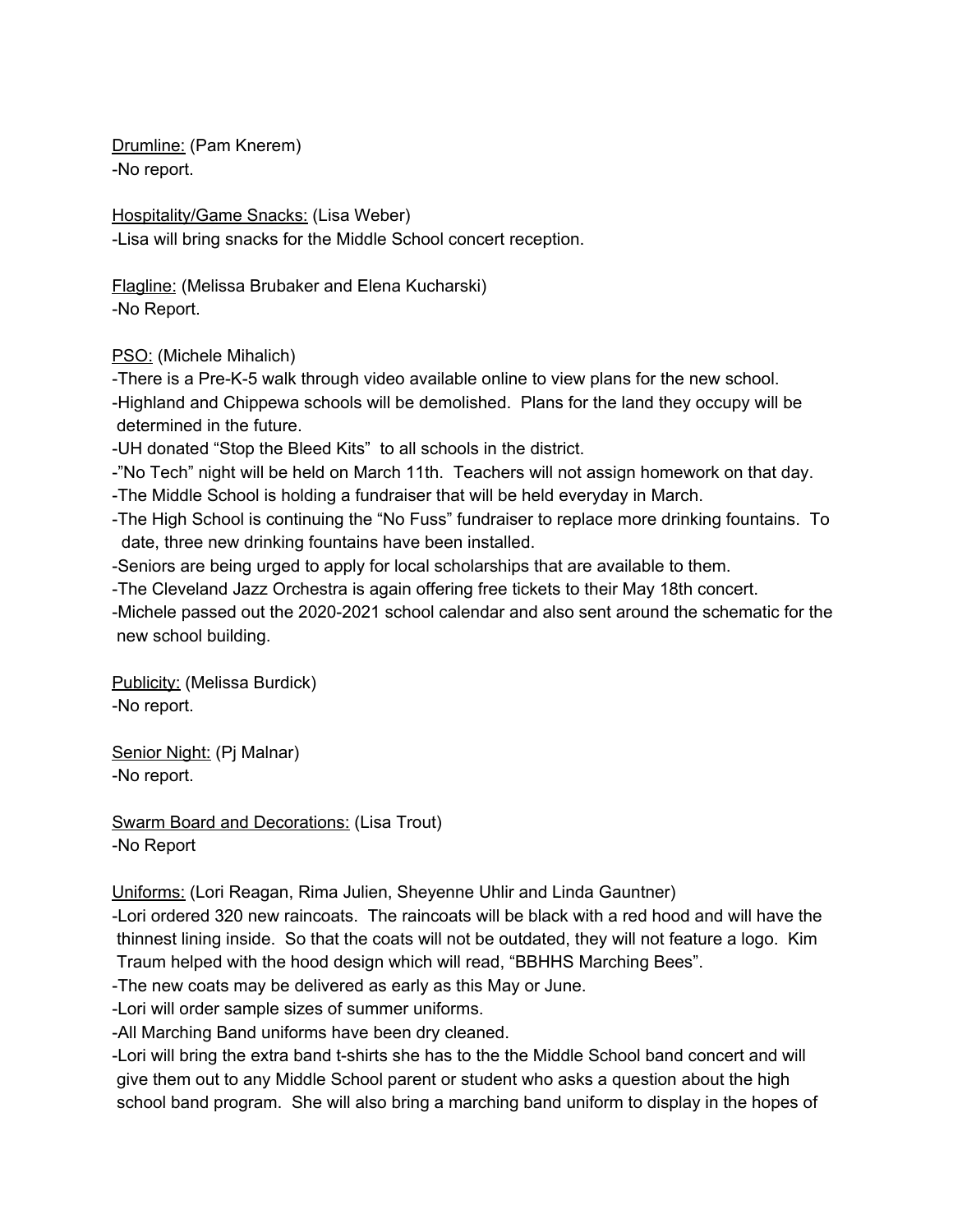sparking interest in high school band. -May 14th is eighth grade band orientation.

Flagline Uniforms:

-Grace asked if a few new pep skirts for flagline can be ordered in larger sizes.

-Six new pairs of pants for flagline will be made from leftover fabric that was purchased last time new pants were needed.

Summer Uniforms: (Kathy Holland and Lisa Karakostas) -No report.

Yard Signs: (Alicia Ravagnani)

-Yard signs will be purchased through Star Sports and will be less expensive than the company who has handled them in previous years.

-Alicia suggested that the yard sign committee be dissolved and combined with spirit wear. The board agreed with her recommendation.

# **Ways and Means Committee Reports:** (Amy Zajac)

Athletic Programs: (Melissa Burdick) -No Report

Athletic Program Sales: (Michelle McGrath) -No report.

Athletic Program Layout: (Kim Traum) -No Report.

Citrus Sales: ( Allison Winokur and Barb Wisniewski) -Barb has agreed to chair citrus sales again for next year. -Citrus will again be ordered through Indian River.

Disney Raffle: (Grace Nichols) -Discussions as to raffling off a full trip, half trips or a combination of the two were begun at the this meeting.

Endowment/Patrons: (Kim Traum) -NoReport.

Spirit Wear: (Alicia Ravagnani)

-Alicia has been working with Star Sports and has come up with an exciting new line of spirit wear. Prices are currently being finalized.